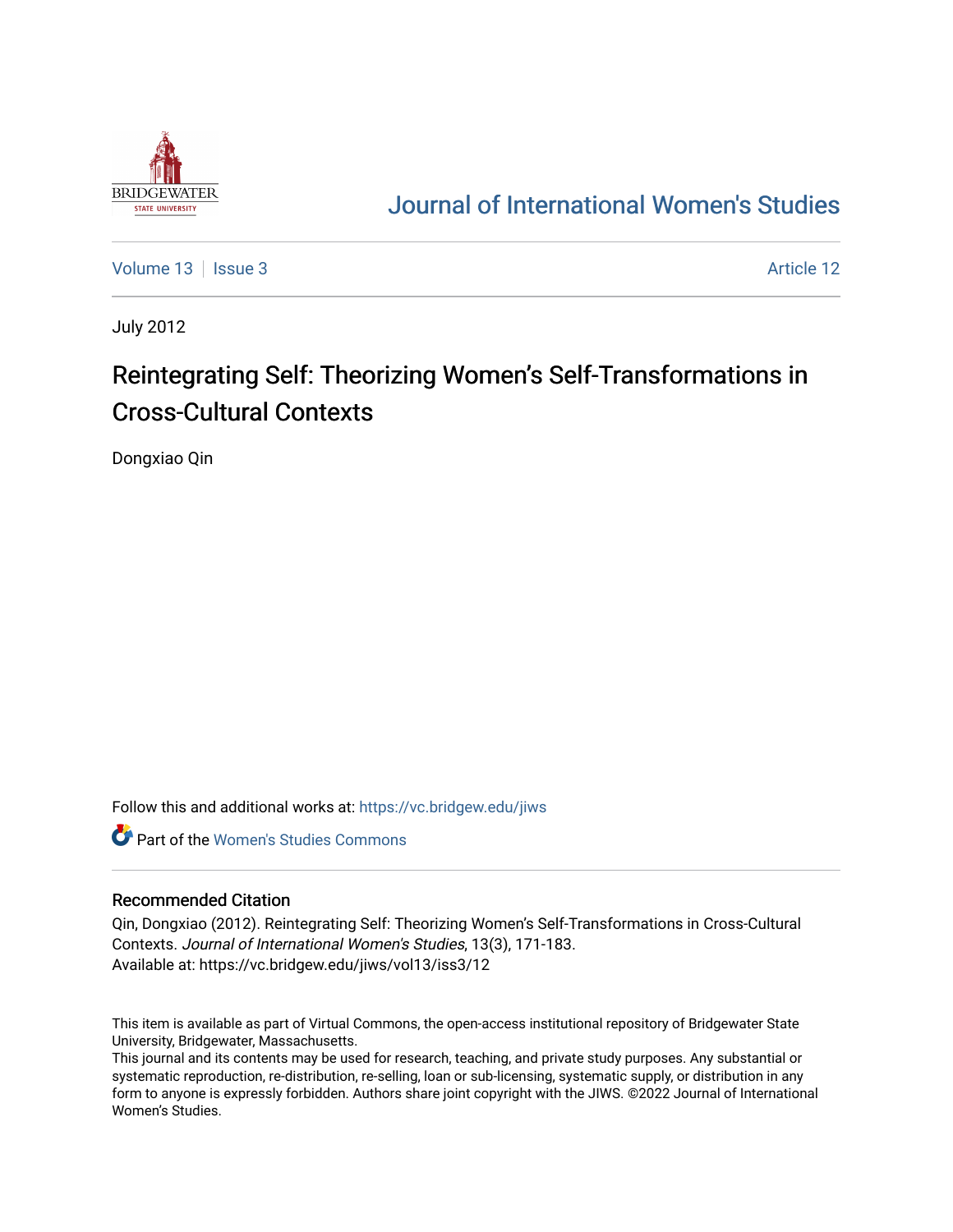## **Reintegrating Self: Theorizing Women's Self-Transformations in Cross-Cultural Contexts**

By Dongxiao Qin**<sup>1</sup>**

#### **Abstract**

A grounded theory is developed to explore the processes of Chinese immigrant women"s self-transformations in cross-cultural contexts. A series of psychological processes, 'integrating self,' 'fragmenting self,' and 'reintegrating self' are identified from interviews with ten Chines women who immigrated to the United States in the last two decades of the twentieth century. Women"s senses of self-transformations are interpreted from phenomenological, cultural, anthropological, and critical feminist perspectives. The implications of this research are theoretical and practical. It contributes to critical feminist theories of women"s self-transformation within the context of cultural mobility from their culture of origin to the host culture. It also contributes to feminist psychological practices by enhancing mental health professionals" understanding of these women"s diverse experiences and providing them with information on immigrant women"s self-transformations in the changing sociocultural contexts. The theoretical and practical implications of this research to feminist theorists and clinic practices are discussed.

*Key Words:* self-transformation, grounded theory, critical feminist theory

## **Introduction**

 $\overline{a}$ 

Today"s world is an interconnected and changing place, and those immigrants who live in different cultural contexts are conscious of the changes of their lives, experiences and processes of self-understanding across borders from their culture of origin to the host culture. In late 80s and early 90s there was an increased number of Chinese immigrant women who accompanied their husbands (husbands as graduate students, visiting scholars or professionals) to live in the United States, among them were a large number of working-class immigrant women whose sociocultural and psychological experiences within the host culture have not been the focus of study or concern within feminist psychological researchers and mental health professionals. This research based on the grounded theory approach explored the processes in which a small group of Chinese immigrant working-class women made meaning of their life experiences and understood their senses of self-transformation across geographic, cultural and psychological borders.

Like many immigrant women from other countries, Chinese women who accompanied their husbands to enter the U.S. with particular goals and expectations yet faced many unknowns in a new cultural context. For many it was the first time of being *minority* women and *working-class* immigrants in a foreign land. As immigrant women of color they experienced marginalization due to the shifted culture, ethnicity, language, race, social class, and gender in the host culture. For the first time in their life, they

<sup>&</sup>lt;sup>1</sup> Dongxiao Qin is Associate Professor of Psychology at Western New England University in Springfield, Massachusetts. Professor Qin holds a Ph.D. in Developmental Psychology from Boston College. Her research interests are in human development in crosscultural contexts, critical feminist theories, women"s self development, cultural psychology, and qualitative research methodology, and research on international students in American higher education. ADDRESS: Psychology Department, Mailbox 5277, Western New England University, 1215 Wilbraham Road, Springfield, MA 01119-2684, USA. [email[: dqin@wne.edu\]](mailto:dqin@wne.edu)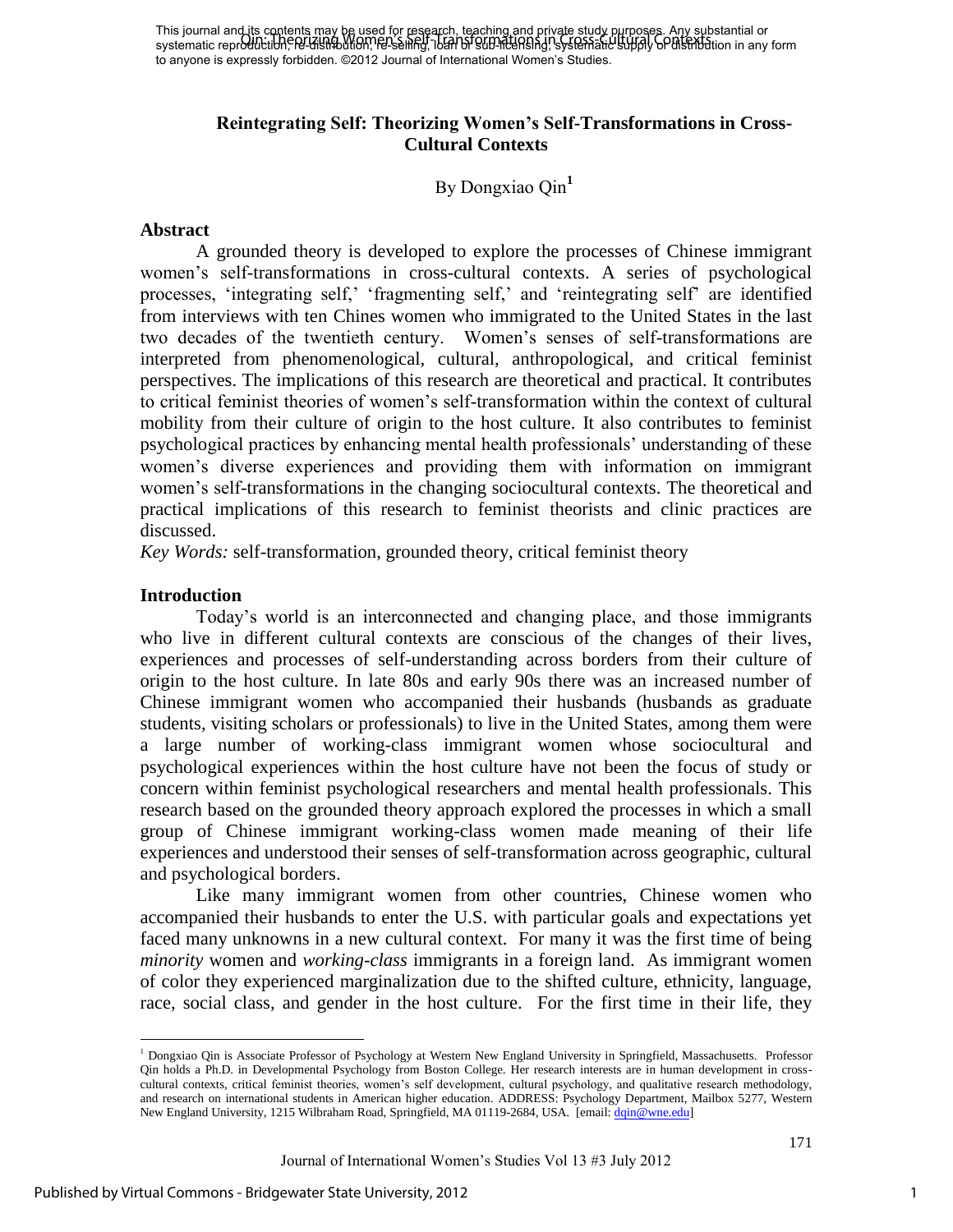began to wonder who they really were and what changed in their senses of self in a new land. This study specifically focused on the psychological processes of their selftransformations and hoped to generate a grounded theory toward better understanding and supporting these immigrant women"s self-development in the host culture.

## **Theoretical Framework**

## *The authenticity of self*

"To the things themselves!" is the slogan of phenomenology. In Being and Time we are told by Heidegger (1962) that to be a self in an authentic way means *being-in-theworld.* World is the structure of meaningful relationships in which a person exists and in the design of which he/she participates. "Being-in-the-world" expresses that self and world are a unitary and structural whole and each is understandable only in terms of the other. The self is revealed when reflected in the worldly beings with which one constructs his/her self. The self is always one's openness and involvement with other beings in the world. One comes to know oneself not so much by abstract self-reflection as by interacting with others in social groups into which one was born. To be a human always means to be in connection with other people. To be an authentic self is to be contextualized in the world. Based on Heiddger's claims about the authentic self as *being-in-the-world*, I perceive the authenticity of self as a continuum, an extension of the inner psyche (a bundle of traits) to the embodiment of worldly beings contextualized in the meaningful relationships at large. The authentic self is one that is constantly being in connection and interacting with others in changing sociocultural contexts.

## *Cultural Critiques*

In reflecting on the concept of authenticity of self and its relationship with culture in the context of American philosophy vis-a-vis Chinese philosophy, I am struck with the following general contrast. In America the ideological and philosophical stance has been based on *individualism,* whereas in China, the ideological and philosophical stance has been based on *relationalism* (Lykes & Qin, 2001). In the course of American history, the self has become ever more detached from the social and cultural contexts that embody the traditions. In order to affirm a self-celebratory cultural belief, Western psychology has participated and encouraged the belief in a negative relationship between self and other. The existing mainstream psychological theories concern the common notion that selfdevelopment evolves through stages of ever increasing levels of separation and spheres of mastery and personal independence. The "separate self," an autonomous 'self-contained entity' is highlighted in western cultures (Sampson, 1993). Challenges to the modern Western view of self have come from anthropologists and cultural psychologists who study how self and culture are co-constituting and co-constituted in cross-cultural contexts (Geertz, 1975; Shweder, 1984, 1990, 1991). As noted above, the modern Western view is *peculiar* in its cultural emphasis on individualism. Many other cultures value collectivism and do not conceptualize the person apart from his or her relationships (Brabeck, 1993; Ho, 1993; Howell, 1981; Kagitcibasi, 1989; Katiyama & Markus, 1995; Kim & Berry, 1993; Kirkpatrick & White, 1985; Lykes & Qin, 2001; Qin, 2004, 2009). For example, the Chinese self is very much influenced by traditional Confucianism, which is primarily concerned with human relationships and interactions (Tu, 1985). The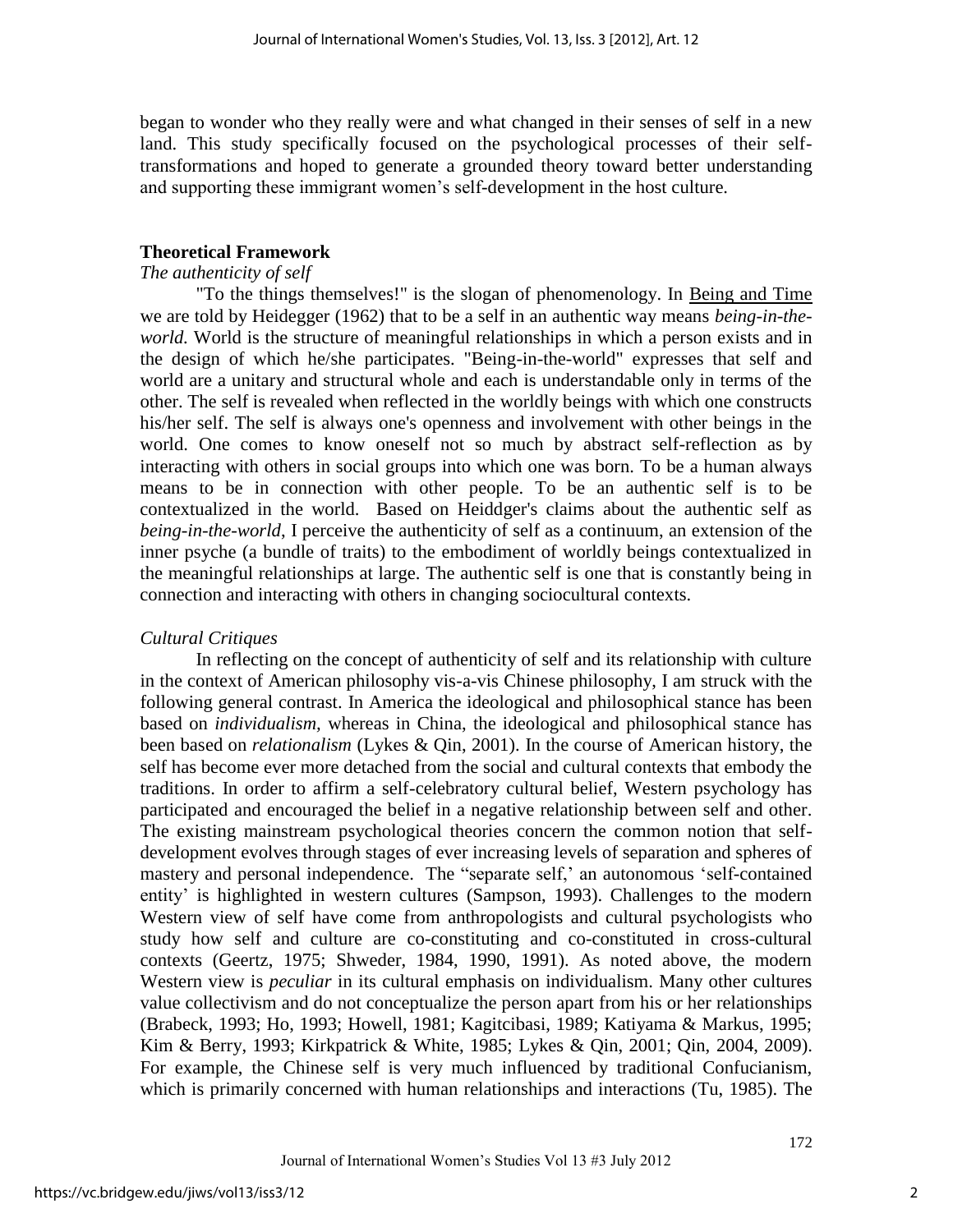uniqueness of the self in Chinese perception is immanent within a ceaseless process of broadening and deepening relationships. The authenticity of Chinese self is perceived as *'being-in-webs-of social relations'* (Qin, 2004, 2009).

## *Critical Feminist Perspective*

In the past few decades critical feminist theorists have redefined *culture* and *self*  in the context of social class, power, gender, race, ethnicity, and sexuality, and they critically analyze differing material and social relations resulting in cultural and historical differences (Brabeck, 1989, 1996; Crawford, 2006; Collins, 1990; Gergen & Gergen, 1983; Gergen, 1993, 1994, 2001; hooks, 1984, 1989, 1990; Lykes& Qin, 2001; Qin, 2004, 2009; Qin & Lykes, 2006; Unger, 1988, 1989; Wilkinson, 1991, 2001; Fox, 2010). Women's sense of self and gender is grounded in their everyday life and shaped by their unique "cultural DNA" (Fox, 2010). Rather than a unified culture, a complex combination of critical cultural elements (i.e. race, class, gender, sexuality and ethnicity) are forged, reproduced, and contested within asymmetrical relations of power that constrain and facilitate one's developing self (Qin, 2004). Cultural feminist *essentialist* claims of similarly *gendered* experience across women's diversities ignore the ways that culture is composed of asymmetrical material relations. Recently I called attention to reconceptualize *culture* as *critical* and *local* (Qin, 2004). In my grounded theory research with a group of Chinese international women students studying in US universities, I perceive self-construction as occurring in a changing socio-cultural contexts, with attention to how power is articulated in race, gender and other critical components (Qin, 2009). I posit that one"s self-understanding changes as a border-crosser moves from his/her culture of origin to the host culture. I developed the metaphor of "reweaving a fragmented web of self" to describe how women participants experienced changes in selfunderstanding resulting from their move to the United States to study (Qin & Lykes, 2006; Qin, 2009).

A critical feminist interpretation of culture and self helped to frame my grounded theory analysis of a small group of Chinese women immigrants" self-transformations in cross-cultural contexts. I assumed that the process of moving into a different culture and facing the accompanying psychological, emotional and social changes may challenge these women to rethink themselves in the host culture. I sought to explore *how* these Chinese working-class immigrant women understood the shifts of their life experiences and *wha*t alternative ways they reconstructed their "selves" in a cross-cultural context. This study sought to contribute to our knowledge about Chinese immigrant women"s selftransformations in the context of cultural mobility from their culture of origin to the host culture.

## **Method**

#### *Sample*

A small group of ten Chinese immigrant women who came to the United States in the last two decades of the twentieth century were invited to participate in this study. All of the participants were from Han ethnic group in mainland China, a group that represents dominant and mainstream Chinese culture. Although most of the participants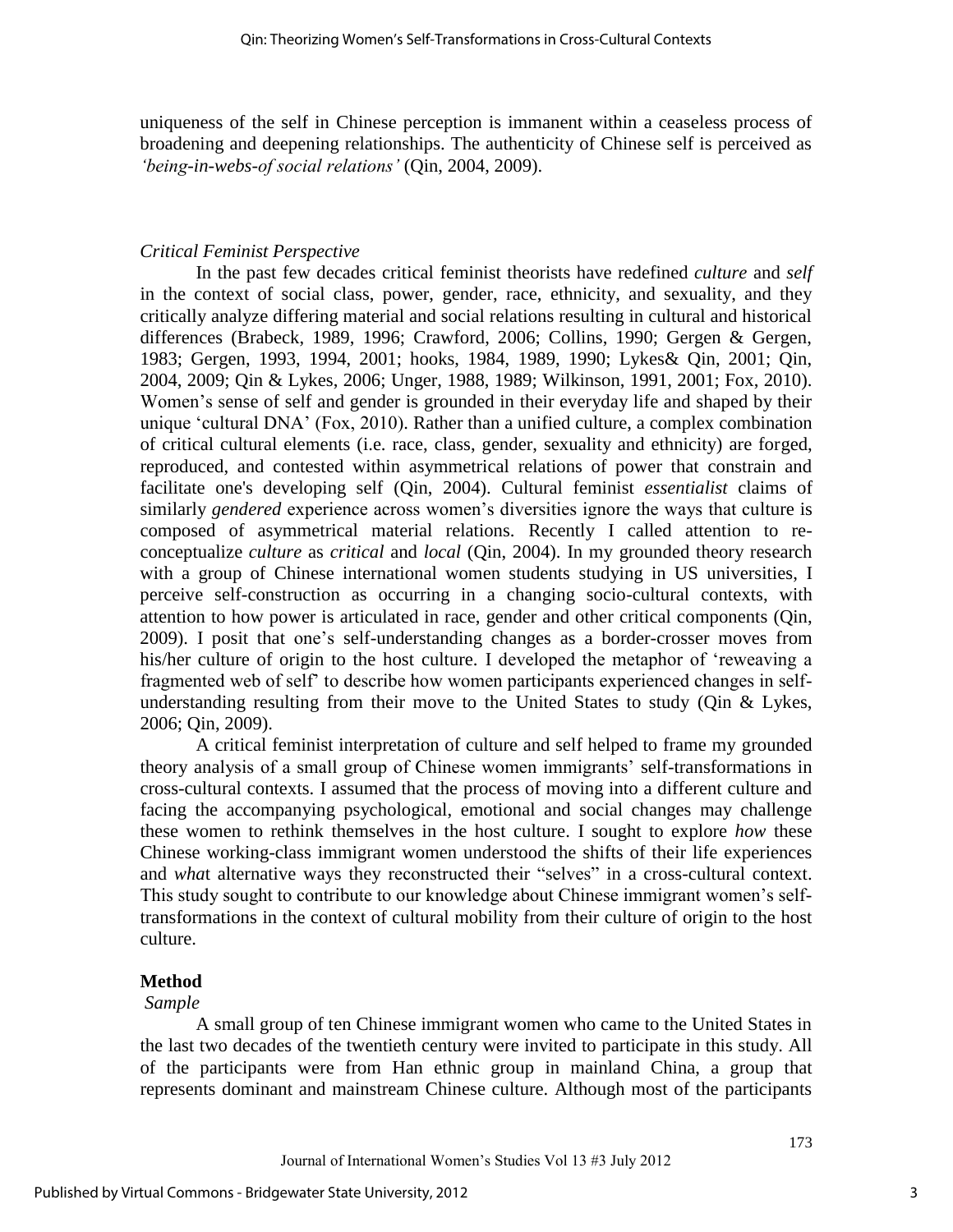were middle-class professionals in China, after immigration they became working-class assembly workers who did the semi-skilled testing work in a US computer company. The range of their ages is from 32 to 45. The years of their residence in the United States were between 10 to 15 years at the time of research. Most of women had college degrees in China and they were all married and mothers with children of different ages. These Chinese women immigrants were considered as an under-studied group in psychology research. The grounded theory research strategy and attainment of a saturated sample (Charmaz,1990) set the limited number of participants in this study.

#### *Procedures*

The ten participants were selected from a company located in the greater Boston area through snowball sampling. As the research progressed, I employed theoretical sampling to purposively select participants whose experiences contrasted with those of the women whose stories I had already collected and analyzed (Glaser, 1992). Each participant completed two audiotaped interviews that lasted a total of approximately two hours each. An interpretive phenomenological interview structure (Seidman, 1991) was used to construct the semi-structured open-ended interview questions. These questions include three parts which focus on their past, current life experiences, and their future life goals. The interviews were conducted in Mandarin so that participants could provide more accurate narratives of their life experiences. I then translated the transcripts into English. In terms of the descriptive and interpretive validities, I asked a bilingual Chinese scholar and a Chinese doctoral student to check the accuracy of these translations.

## *Data Analysis*

Grounded theory analysis using constant comparison procedures (Glaser  $\&$ Strauss, 1976) began with my first interview transcript, the first slice of data. The analysis developed through the steps of open coding, categorization and theoretical coding. In the first step, I looked for what I could define and discover in the data. At the same time I also paid attention to the leads, ideas, and issues in the data themselves. Glaser (1978) advocates line-by-line analysis of the first interview, questioning each line of transcript. I then wrote down code names and included samples from transcripts. By studying the emerging data and coding, I created an initial order of codes. Focused coding is the second step of the coding process, i.e., creating categories. I took a selective set of useful categories that were developed in the initial coding phase and applied them to larger amount of data. Categories were taken either from the natural language of the participants (an in vivo code) or from my analytic interest. I looked for codes that indicated similar processes, patterns, relationships, ambiguities or kinds of events and how they were constructed. I then grouped several codes into one inclusive theoretical label of the many concrete and descriptive accounts that seem to express a similar issue, which enhanced the theorization process by entering an abstract level of analysis. Finally, I identified and labeled an overarching basic psychological process, that is, "reintegrating a fragmented self." Subsequent interviewing was directed at evaluating and redefining this model.

## **Findings: Being professional women in their homeland**

*Integrating Self*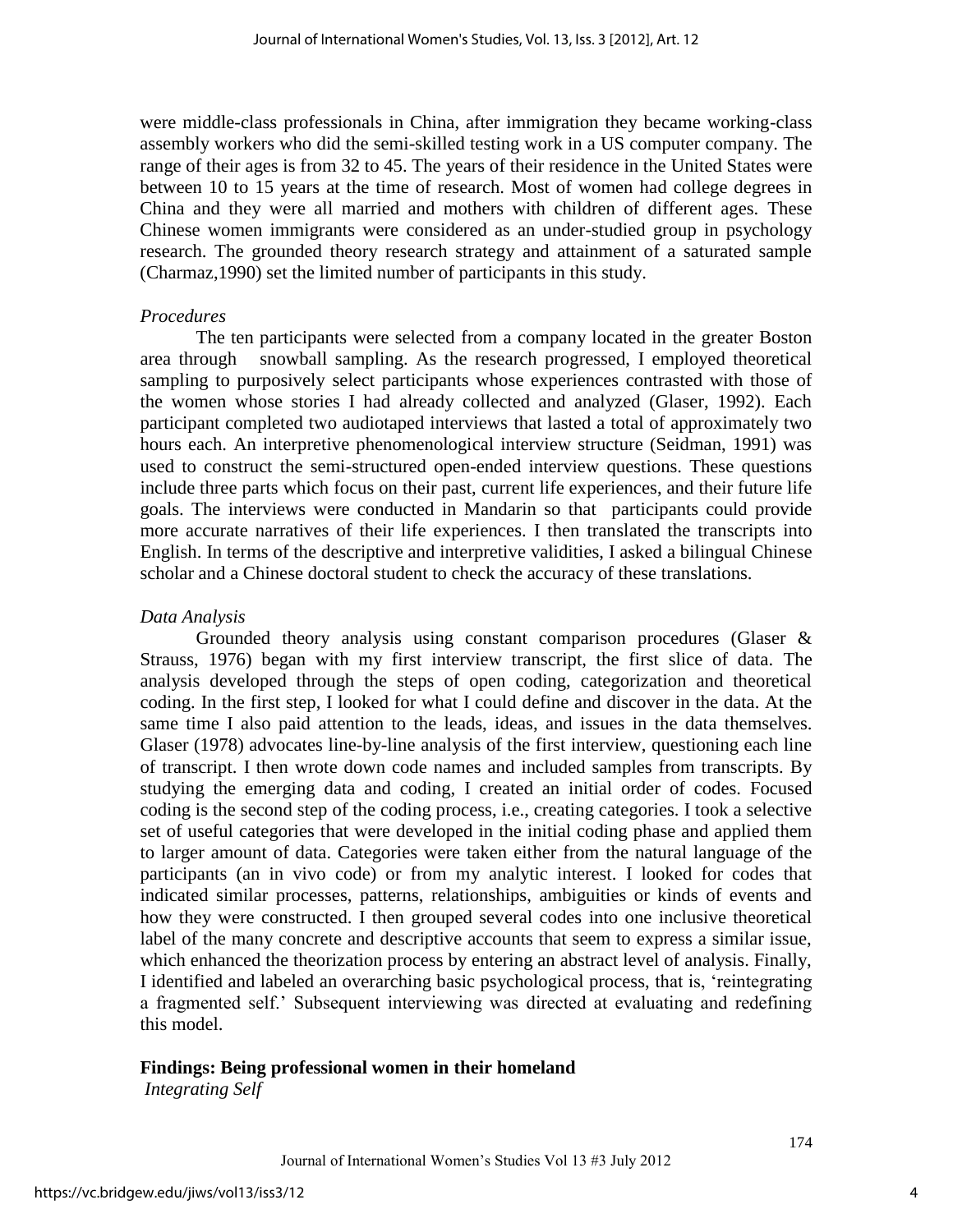The theoretical category "integrating self" captures the psychological processes through which the majority of these women immigrants constructed their senses of self in the web of relationships in China. Women participants spoke about their family traditions and parental influences, mothering/daughtering experiences, folklore theories of harmonious ways of being, power of being middle-class professional women, and networks in their workplaces etc.

## *Family tradition and parental influences*

All of the women talked about their family relationships and parental influences in their ways of being in China. They also talked about Chinese traditional values on "being-in-webs-of-belongings" that is, the *relational contexts* that facilitated their selfgrowth in their early life experiences. Jian-Lei, a mother of two kids and a former company manager in China, came from a large extended family. She spoke with pride of "being together" in her family.

"There were eight people in my family, my grandma, my parents and five siblings. We lived in a small apartment. My grandma was in charge of everything and my parents took a very good care of her and kids. We were very close and emotionally attached to each other…My grandma is the head of the family, as you know, the elder person with grey hair is honored in Chinese culture."

## *Honor mothering and daughtering*

Wen-Yan, a former middle-school teacher in China, talked about her mother's way of being and doing that had such an impact on her later life.

"My mother was a traditional Chinese woman who loves her children, cares for her husband and respects the elders. She played a critical role in fufilling those obligations. She had so much energy and skills to make everyone happy. She is a great role model to me."

Xiao-Xia, a former financial analyst in China, talked about how she played a daughter"s role as she learned those family obligations from her mother since childhood and how she is mothering and daughtering in a large family in China.

"I took care of my mother-in-law since she moved in to live with us.... We were really close. She treated me like her daughter and likewise I loved her as my own mother. Maybe that"s because how well my mother treated hermother-in-law. You know it was the way women were supposed to be together in my family."

Listening to these women's narratives, I was impressed by their constructions of the "gendered self" through honoring the traditional roles of "mothering" and "daughtering" in their respective families. They honored mothering as always being-in-relations. The relational skills learned from their mothers influenced these women's ways of being daughters thereafter.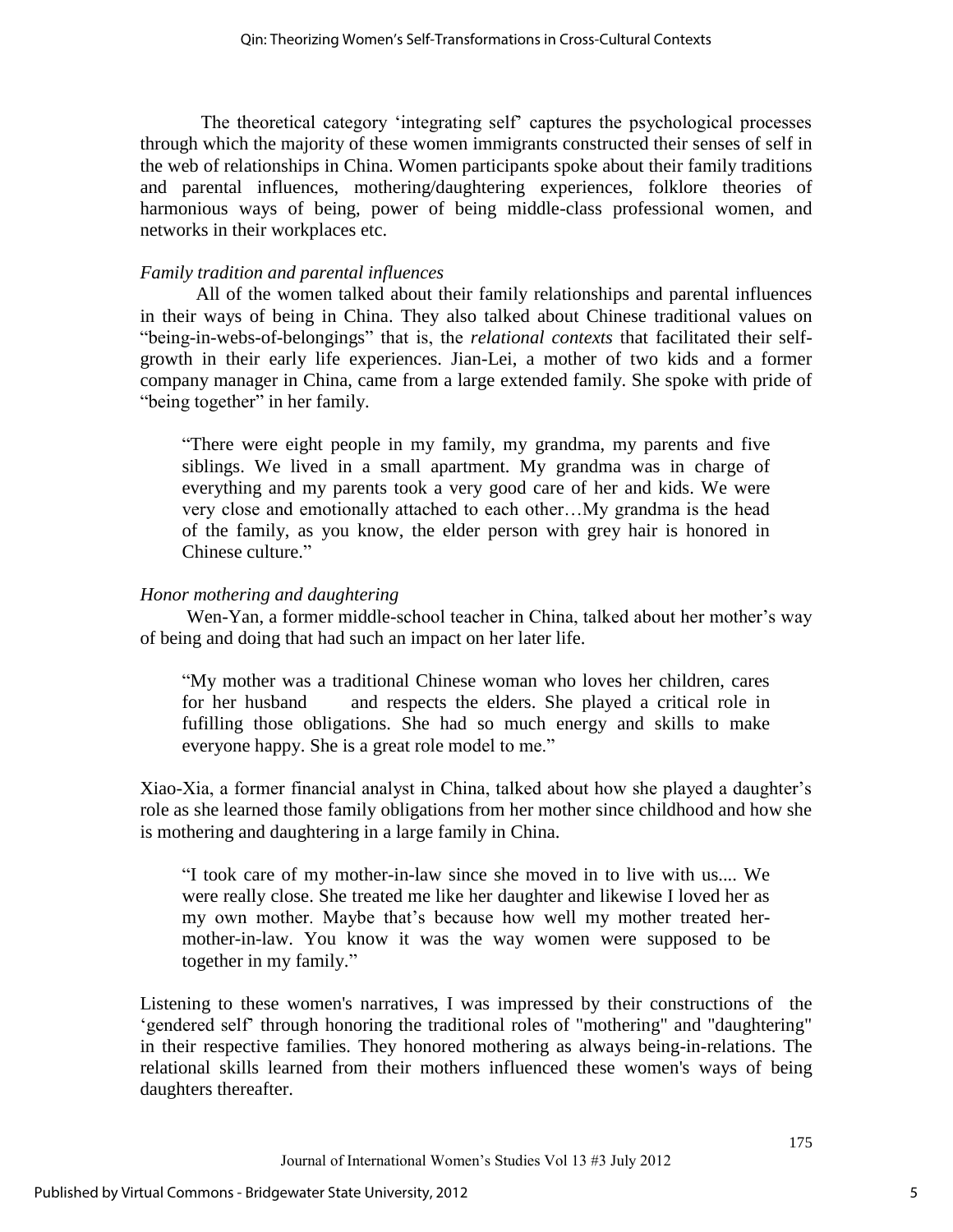#### *Folklore theories of harmonious ways of being*

Ping, a former staff member at an elementary school in China, recalled that her family lived in a building with eight families on the same floor.

"We were like a big family together, people on the same floor were very close and getting along harmoniously.... We often visited one another, chatted and sometimes exchanged foods and share things.... Especially on holidays, like Chinese New Year, people would go around to send their greetings to each family…"

The harmonious ways of being together with neighborhood and community supported one of Chinese folklore sayings "neighbors are dearer than distant relatives."

#### *Power of being professional women*

Almost all women participants were middle-class professionals in China. Among them were teachers, staff members, company managers, financial analyst, program director, physician assistant, government employee etc. Hong-Hong, a college professor of Chinese literature, felt it lucky to be a woman faculty at a good university.

"I was a professor and well respected by my students in China. I had this power, the power to empower my students with knowledge. Also it was a well-paid job with good benefits and vocations. I was lucky!"

Jia-Ling, a former government employee in China, mentioned her sense of power and pride as a professional woman.

"I was a very busy person, one of few women staff members working for the city mayor. I felt powerful to get hands on those important documents, met important people, and dealt with many issues on a daily basis. I had the sense of power and accomplishments in China."

#### *Weaving network relations*

The sense of power and privileges empowered these women"s sense of selves in multiple ways. Xiao-Xiao, a business woman at an international company, talked about her feelings of being connected within a large network in business relationships:

"Without networks in China, you couldn"t accomplish anything. My job required me to make relationships with customers, other company partners, and government officials. Once the networks were built up, it was much easier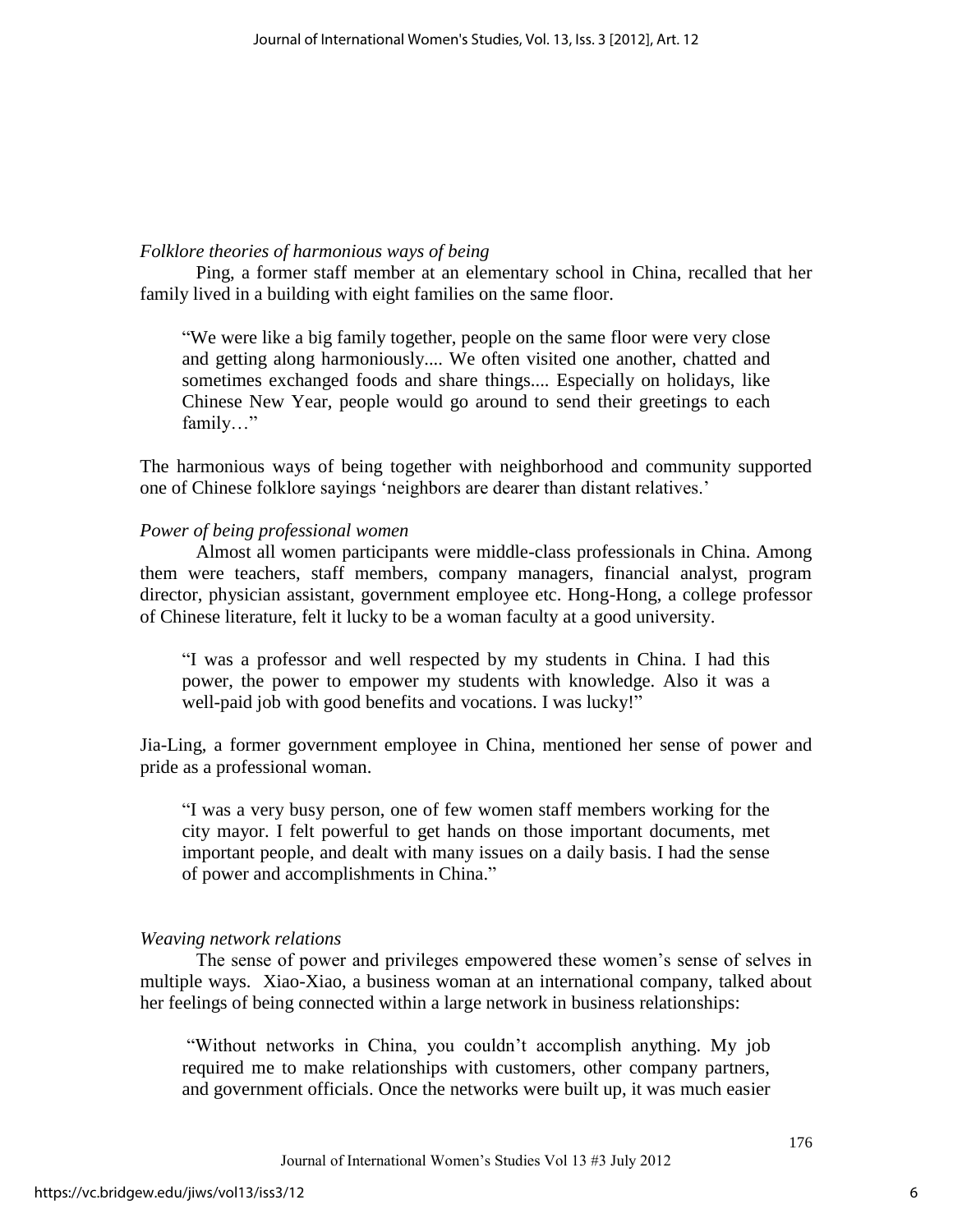to do your business. I assume that you were not able to survive without networks. Whether it's good or bad it's all about Guanxi (relationships)!"

Women"s reflections on their life experiences in China were based on their integrated family traditions/values on "being-in-webs-relationships." *Integrating self* for these women was dependent on their collective senses of self constituted by traditional values on harmony and relationships. As middle-class professional women, they developed a sense of self-worth and power in their homeland.

## **Becoming working-class immigrant women in the United States**

*Fragmenting Self*

The process of "fragmenting self" reflected women"s *fragmented* senses of selves generated from their lived experiences as working-class assembly workers in a US company. The major categories that were developed from their narratives to describe this fragmented psychological process included 'feeling isolated,' 'being dumb and deaf,' "feeling powerless," "mother's guilt," it hurt!"

## *Feeling isolated*

Ze-Hui, a mother of two kids and the wife of a doctoral student, sadly said:

"Four of us squeezed in this small two-bedroom apartment and I had no contact with my neighbors. Part of the reason is that my English is limited and I could only speak a few words. Also my neighbors seemed very busy. I lived there for almost two years, we didn"t really know anyone and I felt pretty isolated..."

## *Feeling dumb and deaf*

Many women participants came to this culture with limited English. Some of them encountered language barrier in the new land. Hua, a technician in China, expressed that:

"I lost my voices here! I mean my English is so poor that nobody could understand me. I just worked hard on this assembly line, no talk! I only speak Mandarin to my kids and my husband at home. If I go to the public places or go shopping, I"m deaf…my 9-years-old daughter had to translate everything for me. It's a shame to be so dumb and deaf here."

## *Feeling powerless*

Many women participants were middle-class professionals in China, yet they became assembly workers on wages due to the limitation of their English and professional training in the host culture. Jian-Lei, a former company manager in China, commented that:

"When I was a manger in China, I had very good relationship with the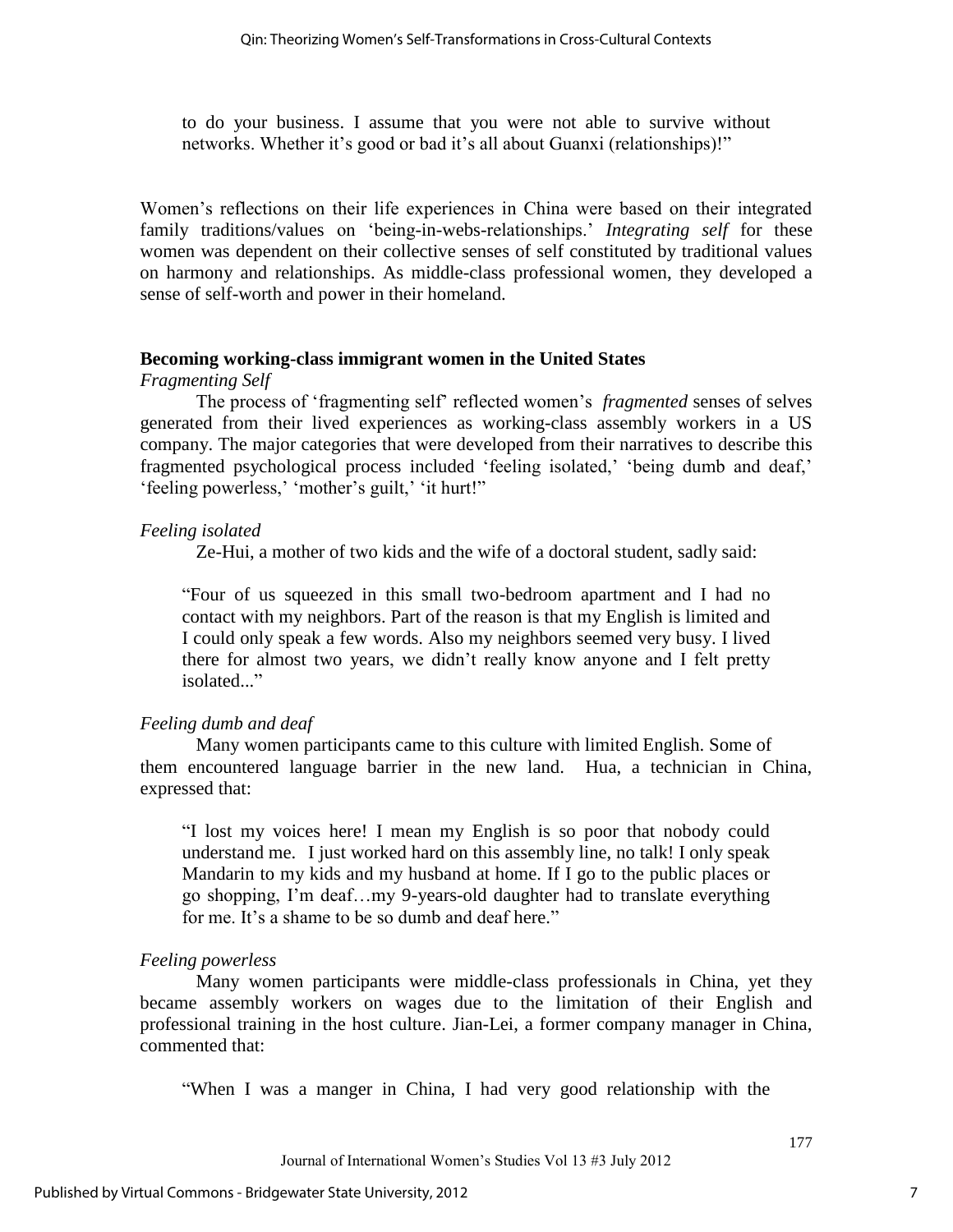employees. I treated them like my family members. But in this US company, the relationship between the boss and us was so distant, very cold and harsh…I was made to work overtime on a daily basis. And I had no control on whatsoever. It made me feel so powerless!"

## *Mother Guilt*

Wen-Yan, a former government employee in China and a mother of three kids, expressed her sense of 'mother guilt' in the host culture.

"I had the secured and well-paid job in China and I thought myself as a good mother who was able to fulfill my kids' needs. But now I couldn't afford to live in a nice neighborhood area with good public schools….besides I am not capable to help with my kids" homework in English. The worst was that I couldn"t communicate well with their teachers due to my limited English. Those things really made me feel bad and guilty as a mother...It's painful!"

## *It hurt!*

Hong-Hong, a former college professor and mother of two kids, expressed her feelings of being hurt by the discriminations that her daughter experienced at school:

"One day my 6-years-old daughter, Tina, came back home with swollen eyes. She just couldn"t stop sobbing. Finally she told me that she was teased by a kid in her class … The kid was called to go to principal"s office afterwards…Tina felt so sad and humiliated. It hurt me more than my kid… "

Women participants expressed different levels of psychological pain, guilt, powerlessness, humiliation and dysfunctional roles as mothers as they moved from their culture of origin to the host culture. Many of them expressed their disappointment and sadness of the "paradise lost" after they relocated to America. The psychological and sociocultural dislocations (due to the shifted cultural values, social class, power, gender and ethnicity) put them in a sense of "fragmented self" in the host culture.

## *Reintegrating Self*

The process of "reintegrating self" in the host culture involves re-thinking and reintegrating the fragmented facets of self to create a new and more *resilient self* in the host culture. The major categories generated from their narratives include "being helpful to others,' 'empowering others,' 'being strong for my kids,' 'God is my shepherd,' 'keep on dreaming' etc.

## *Being helpful to others*

Ze-Hui shared her courage to reach out and offer help to her neighbors.

"I always wanted to be helpful and make friends with others. There was this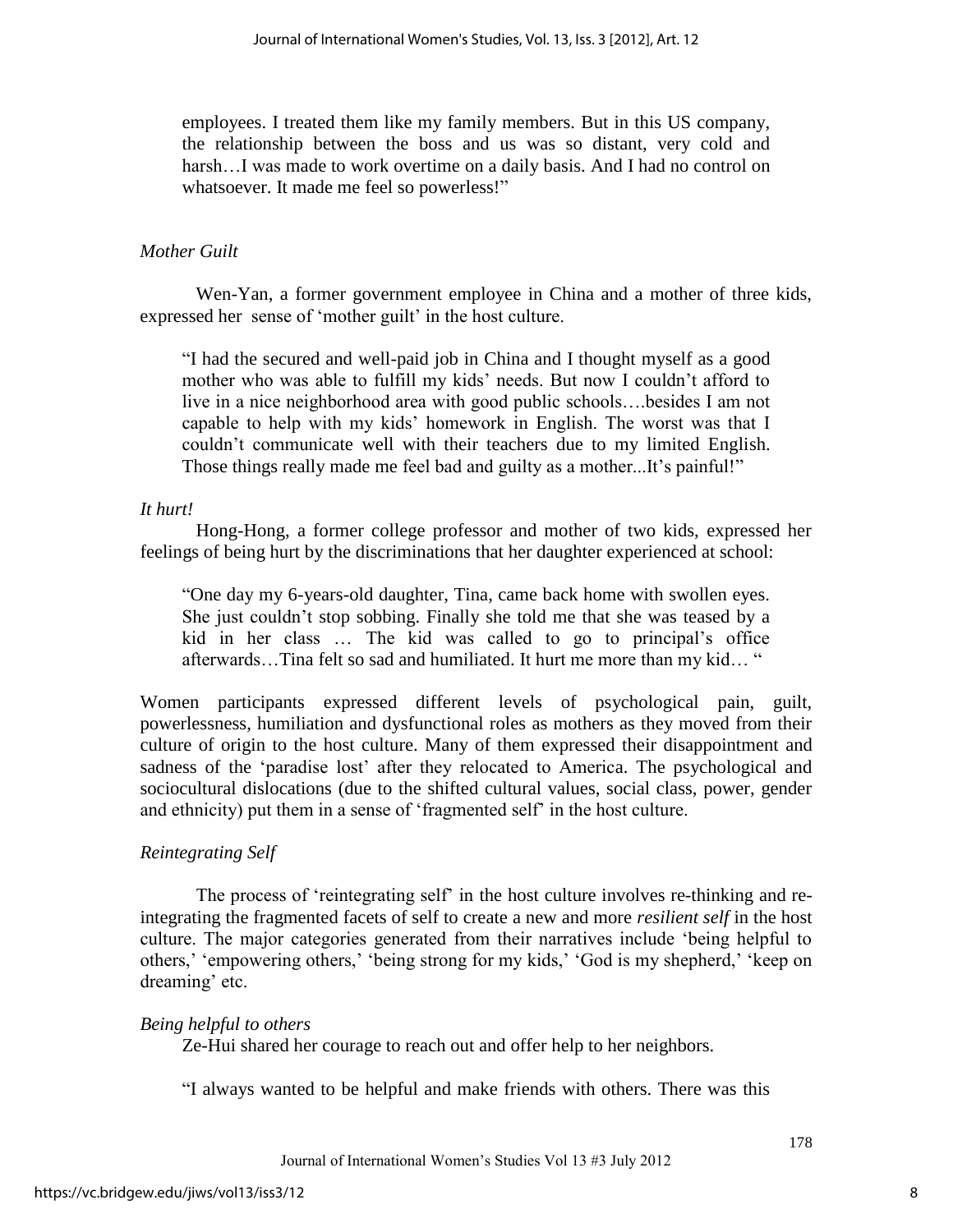single mother with four kids in my neighbor. One day I met her in the elevator with two babies in her arms, I offered to help her…She smiled and let me hold one of her babies. Then I chatted with her in probably broken English, but she understood and thanked me again and again."

## *Empowering others*

Jian-Lei, the former manager in China, broke her silence and realized that she had something to empower others.

"In fact I knew what a good and efficient supervisor was supposed to be in this company. My boss did not have to be "tough" or "harsh" on us (employees). He could learn some relational skills to empower others. I wrote him a letter with some advices on his management (my husband helped to translate the letter into English). He got that letter and asked me to have lunch with him…he actually appreciated my advice to him. That changed everything…our relationships and his attitudes toward other workers are getting much better. It made me feel so powerful!"

## *Being strong for my kids*

Many women actually had much to offer their kids as they struggled to regain self-esteem as good mothers in the host culture. Hong-Hong shared her changing perception of mothering after experiencing much pain of devaluing herself:

"I realize that it hurt me and my kids if I keep on blaming myself…My daughter once said to me "Mom, I need you to be there for me!" That waked me up! You know I used to be a very strong woman in China, loving and capable. Still I am! I can work harder to improve my English. I want to get a master degree someday. I have to be strong for my kids!"

## *God is my shepherd!*

Some of women participants became Christian believers after they experienced difficulties in their life transitions in the host culture. Meng-Yue is a mother of three kids and a wife of a restaurant waiter. She said:

"It was a blessing to become a believer here. I used to worry all the time. The burden of life and work often threw me into darkness….But now I have God in my life. HE is my shepherd and I shall not lack of anything. I have no worries and fear in God"s love. I can always count on HIM!"

## *Keep on dreaming*

After years of struggles and adjustment of life and work here, Xia-Xia expressed her hope and faith on herself in the future:

"I need to keep my dreams and hope for the future. If you have no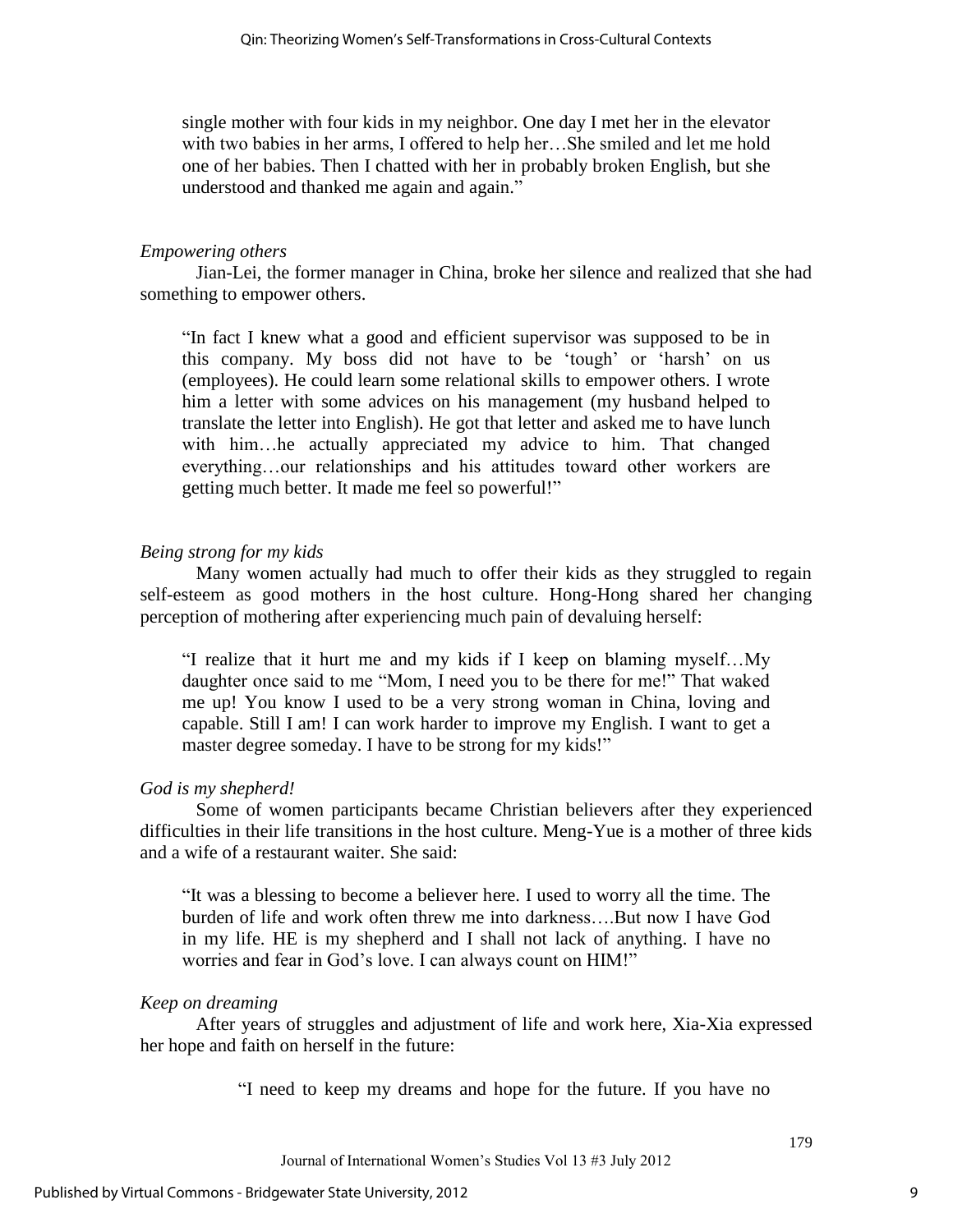dreams, your spirit will die eventually. I have many good dreams for my kids and I also have dream for myself, I hope to get into a graduate school to study finance...I dream of working at a top finance company someday. "

The process of *reintegrating selves* for these women participants engage in multiple lived experiences which include reweaving new social relations, re-empowering themselves, reconstructing mothering/daughtering, and regaining spiritual strength through personal efforts and pursuits. Immigration to the United States offered an opportunity for these Chinese women to rethink the meaning of being a woman in a new land, which, in turn, deepened their understandings of self and others.

## **Discussion**

Results from this study suggest a series of processes through which these Chinese immigrant women developed a critical understanding of their lived experiences and selftransformations within a context of cultural mobility. The major processes of "integrating self,' 'fragmenting self,' and 'reintegrating self' captured the processes of their self transformations from their culture of origin to the host culture. Findings from this study also support critical feminist perspective, that is, self is not static but an active and fluid subjectivity that constantly integrates and reintegrates diverse threads into an everchanging web of power relations (Lykes & Qin, 2001; Qin & Lykes, 2006; Qin, 2004, 2009). I hope the concepts of "fragment self" and "reintegrating self" help us to develop critical understanding of Chinese immigrant women"s authentic self-transformations in the shifted cultural contexts. Their self-transformations were shaped by the shifted power relations of class, gender, ethnicity and cultural values in the host culture. The concept of "fragmenting self" reflects a critical feminist perspective that challenges the perception of self as a stable and unified entity. 'Reintegrating self' also critiques essentialist feminist claims that there is a universal "gendered" self. Changing cultural experiences, conflicts, gaps and inconsistences of diverse women"s life experiences reflect the local, historical, and sociocultural particularities as understood through the repositioned cultural values/belief, gender, class, power, language, and ethnicity ( hooks, 1984; Lykes, 1985, 1989; Collins, 1990; Unger, 1990; Unger & Crawford, 2000; Crawford, 2006; Gergen, 2001; Qin, 2004, 2009; Qin & Lykes, 2006; Fox, 2010). Chinese immigrant women"s self-transformation in cross-cultural contexts supported the critical feminist perspectives on culture and self (Qin, 2004, 2009).

## *Implication for feminist theory, research and clinical practices*

Theorizing Chinese women immigrants" self-transformations from a critical feminist perspective would advance feminist research and clinic work in the following ways. First, to avoid generating an *essential* theory of *all* women"s "gendered" experiences, feminist researchers need to produce a *local theory* based on diverse groups of immigrant women"s self-understandings and the meanings that they make out of their unique lived experiences. The *local theory* is in contrast with *grand narratives* of essentialist feminist self theories that often serve as normalizing discourses and generalizing women experiences. Secondly, no single feminist self-theory can possibly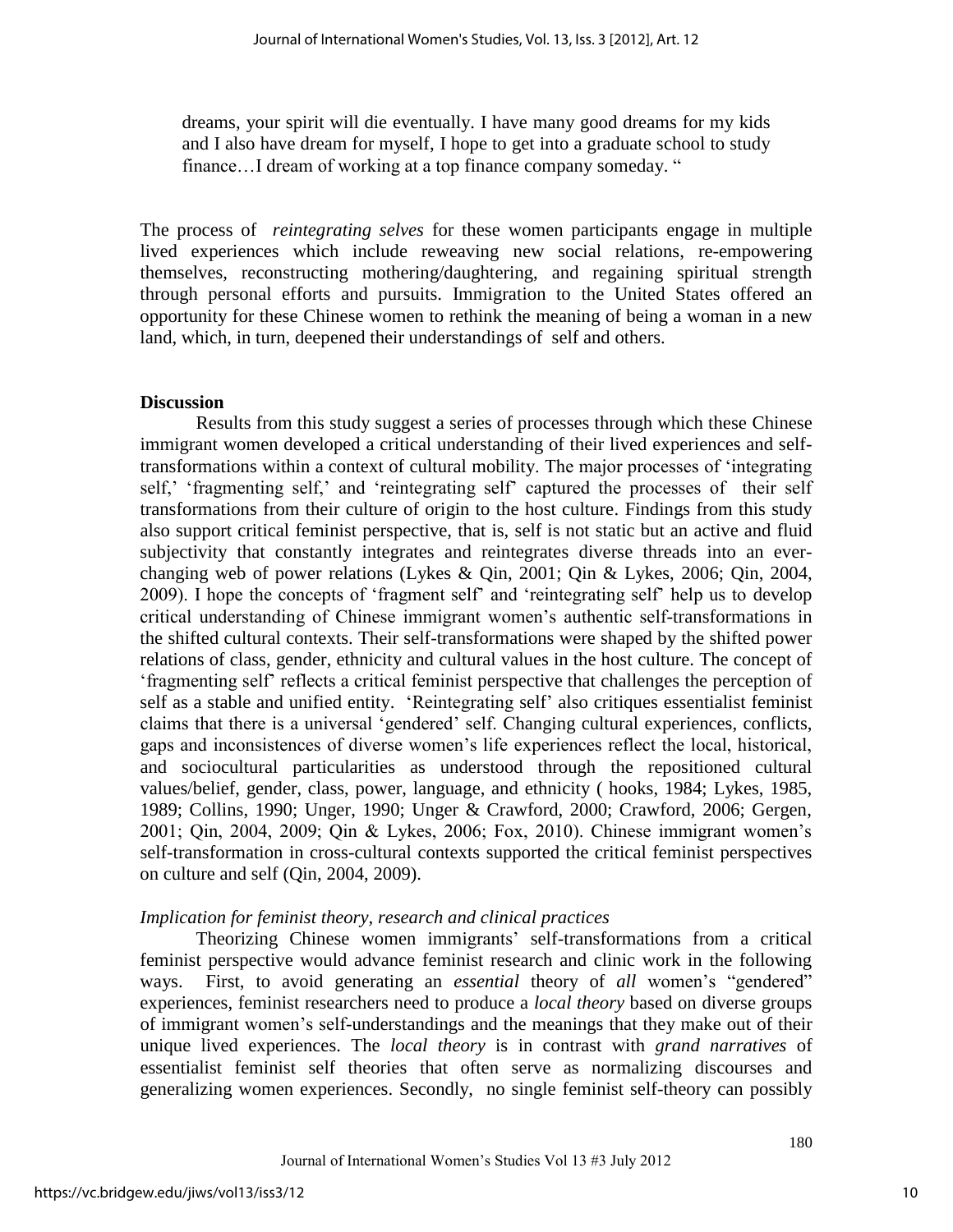capture the *"truth"* about *all* women, as every truth is incomplete, partial, and culture bound (Qin, 2004, 2009; Qin & Lykes, 2006). Thirdly, in place of these grand theories, critical feminist theorists suggest looking for multiplicities, or micro-theories. Feminist researchers need to focus on developing *specific and local* knowledge that informs and leads to understanding women"s different senses of self across diverse socio-cultural contexts. Such *local* theories are useful to address questions of specifically how social relationships of culture, race, ethnicity, class, gender, sexuality and power are exercised and transformed in women"s lives.

Since the range of diversity among women immigrants in the American culture is getting more complex, this has far-reaching implications for mental health professionals. To advance clinical and mental health practices working with immigrant women from critical feminist perspective, one of the important aspects of intervention is to develop indepth and critical understanding of women"s lived experiences and the changing processes of their self-transformations across differing contexts. It involves a way of critical analysis of women"s *repositioned selves* based on their experiences of psychological conflicts, emotional difficulties, and socio-cultural gaps in the changing context from their culture of origin to the host culture. For clinical and mental health professionals, one of the important aspects indicates helping immigrant women to cope with differences without diminishing their unique sense of self embedded in the critical cultural contexts. Experiences based any interactions between critical cultural elements (i.e. race, class, gender and power) may vary from one individual to another. In order to deepen their understanding of diverse women lived experiences, the clinicians and psychologists are challenged to gain the clarity about each immigrant woman"s sociocultural background, and to explore their *fluid and changing* senses of self grounded in their local and specific historical contexts. It involves becoming aware of any diverse perceptions and attitudes on one"s sense of self that one had integrated or changed over the course of cross-cultural mobility. It challenges clinicians and mental health professionals to help women immigrants to reintegrate their fragmented selves in the host culture. The very process of helping needs mental health professionals" critical thinking, compassion and lifelong commitment to the large number of women immigrant population in the United States.

## **References**

- Brabeck, M.M (1989). *Who cares? Theory, research and educational implications of the ethic of care.* New York: Praeger Publisers, 1989.
- Brabeck, M.M. (1996). The moral self, values, and circles of belongings. In K.F. Wyche & F.J. Crosby (Ed.) *Women's ethnicities: Journeys through psychology (pp. 145-165).* Boulder, CO: Westview Press.
- Charmaz, K. (1983). The ground theory method: An explication and interpretation. In R.M. Emerson (Ed.), *Contemporary field research: A collection of readings. (*pp.109-126) ,Boston: Little Brown.
- Crawford, M. & Unger, R. (2000). *Women and Gender: A Feminist Psychology*. McGraw-Hill, Inc.
- Crawford, M. (2006). *Transformations: Women, Gender and Psychology.* New York, NY: McGraw-Hill Higher Education.
- Collins, P.H. (1990). *Black feminist thought: Knowledge, consciousness, and the politics*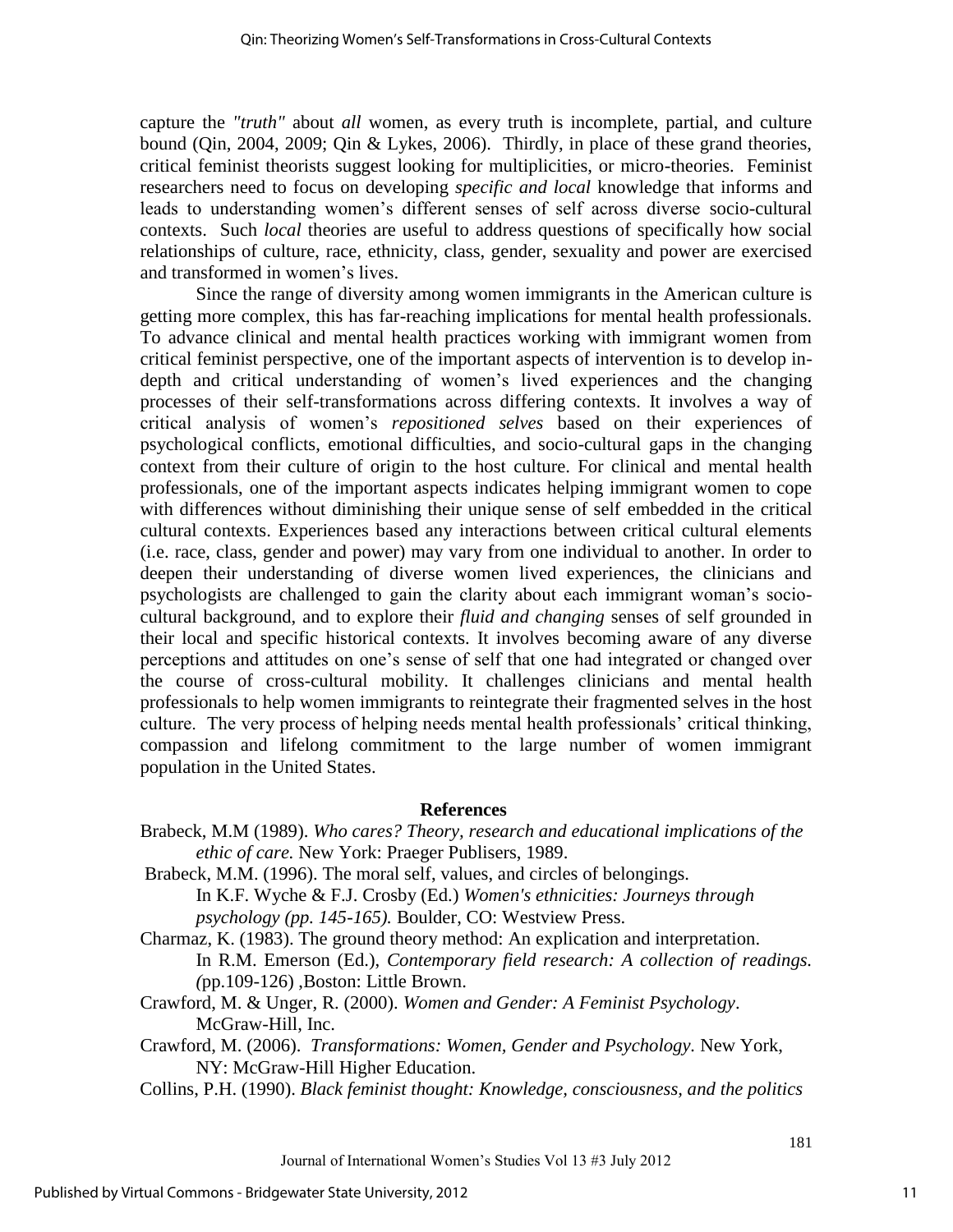*of empowerment*. New York, NY: Routledge.

- Fox, J.D (2010). *Cultural DNA: Gender at the root of everyday life in rural Jamaica*. University Press of the West Indies Press.
- Glaser, B.G. (1992). *Emergence vs. forcing: basics of grounded theory analysis.*  Mill Valley, CA: Sociology Press.
- Geertz, C. (1975). *On the nature of anthropological understanding American scientist* (p. 48). New York: Basic Books.
- Geertz, C. (1983). *Local knowledge*. New York: Basic Books.
- Gergen, K.J. (1985). The social constructivist movement in modern psychology, *American Psychologist, 40 (3),* 266-275.
- Gergen K.J. & Gergen, M.M. (1983). Narratives of the self, In T.R. Sarbin & K. Scheibe (Eds.), *Studies in Social Identity* (pp.254-273). New York: Praeger.
- Gergen, M.M. (1993). Feminist theory and the sex/gender variable in psychology, In Satam, H.J., Mos, L.P. Thorngate, W., & Kaplan, G. (Eds.). *Recent Advances in Theoretical Psychology*, Vol. 3. New York: Springer-Verlag, 297-305.
- Gergen, M. M. (1994). Epistemology, gender, and history: positioning the lenses of gender. *Psychological Inquiry, 5*, 86-92.
- Gergen, M.M. (2001). *Feminist reconstructions in psychology: Narrative, gender, and performance.* Thousand Oaks, California: Sage Publication.
- Heidgger, M. (1962). *Being and time.* Translated by John Macquarrie & Edward Robinson. New York, Harper.
- Hooks, b. (1984). *Feminist theory: From margin to center.* Boston: South End Press.
- Hooks, b. (1989). Talking black: Thinking feminist, thinking black. Boston: South End Press.
- Ho, D.F. (1993). Relational orientation in Asian social psychology. In U.Kim & J.W. Berry (Eds*.), Indigenous psychology: Research and experience in cultural context.* (pp. 240-259). Newbury Park, CA: Sage.
- Howell, S. (1981). Rules not words. In P. Heelas & A. Lock (Eds), *Indigenous Psychologies* (pp. 133-142). London: Academic Press.

Kagitcibasi, C. (1989). A question of belonging. In M.M.Tokarczyk & E.A. Fay (Eds.)*Working-class women in the academy: Laborers in the knowledge factory* (pp. 87-96). Amherst: University of Massachusetts Press.

- Katiyama, S., & Markus, H.R. (1995). Culture and Self: Implications for internationalizing psychology. In N.R. Goldberger & J.Veroff (Eds.) *The culture and psychology reader (pp. 366-383). New York: New York University Press.*
- Kim, U., & Berry, J.W. (1993). *Indigenous psychologies: Research and experience in cultural context.* Newbury Park, CA*: Sage.*
- Kirkpatrick, J. & White, G.M. (1985). Exploring ethnopsychologies*.* in *Person, self, and experience: Exploring pacific ethnopsychologies.*  (pp. 3-32). Berkeley, Ca:University of California Press.
- Lykes, M.B. (1985). Gender and individualistic vs. collective bases of social individuality. *Journal of Personality Psychology. 53*, 357-383.
- Lykes, M.B. (1989). The caring self: Social experiences of power and powerlessness. In M. Brabeck (Ed.), *Who cares: Theory, research, and educational implications of the ethic of care.* New York: Praeger.